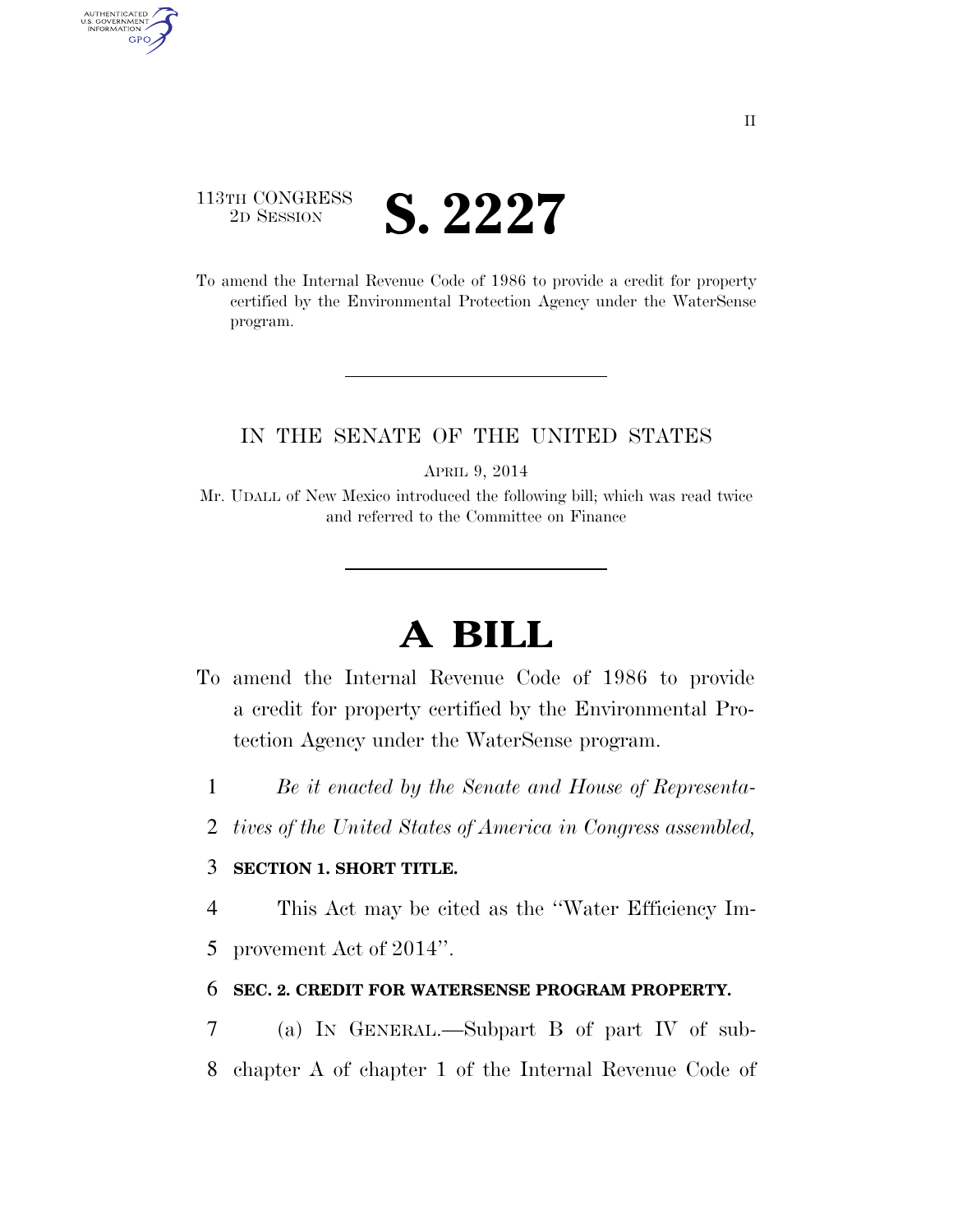1986 is amended by adding at the end the following new section:

#### **''SEC. 30E. WATERSENSE PROGRAM PROPERTY.**

 ''(a) ALLOWANCE OF CREDIT.—There shall be al- lowed as a credit against the tax imposed by this chapter for the taxable year an amount equal to 30 percent of the amounts paid or incurred by the taxpayer during such tax-able year for certified WaterSense program property.

9 "(b) LIFETIME LIMITATION.—The aggregate amount of the credits allowed under this section with respect to any taxpayer for any taxable year shall not exceed the ex- cess (if any) of \$2,000 over the aggregate credits allowed under this section with respect to such taxpayer for all prior taxable years.

 ''(c) CERTIFIED WATERSENSE PROGRAM PROP- ERTY.—For purposes of this section, the term 'certified WaterSense program property' means any plumbing fix-ture or plumbing fixture fitting—

19  $\frac{1}{2}$   $\frac{1}{2}$  which has been—

20 "'(A) tested by an American National Standards Institute accredited third-party certi- fying body or laboratory in accordance with the Environmental Protection Agency's WaterSense program (or an analogous successor program),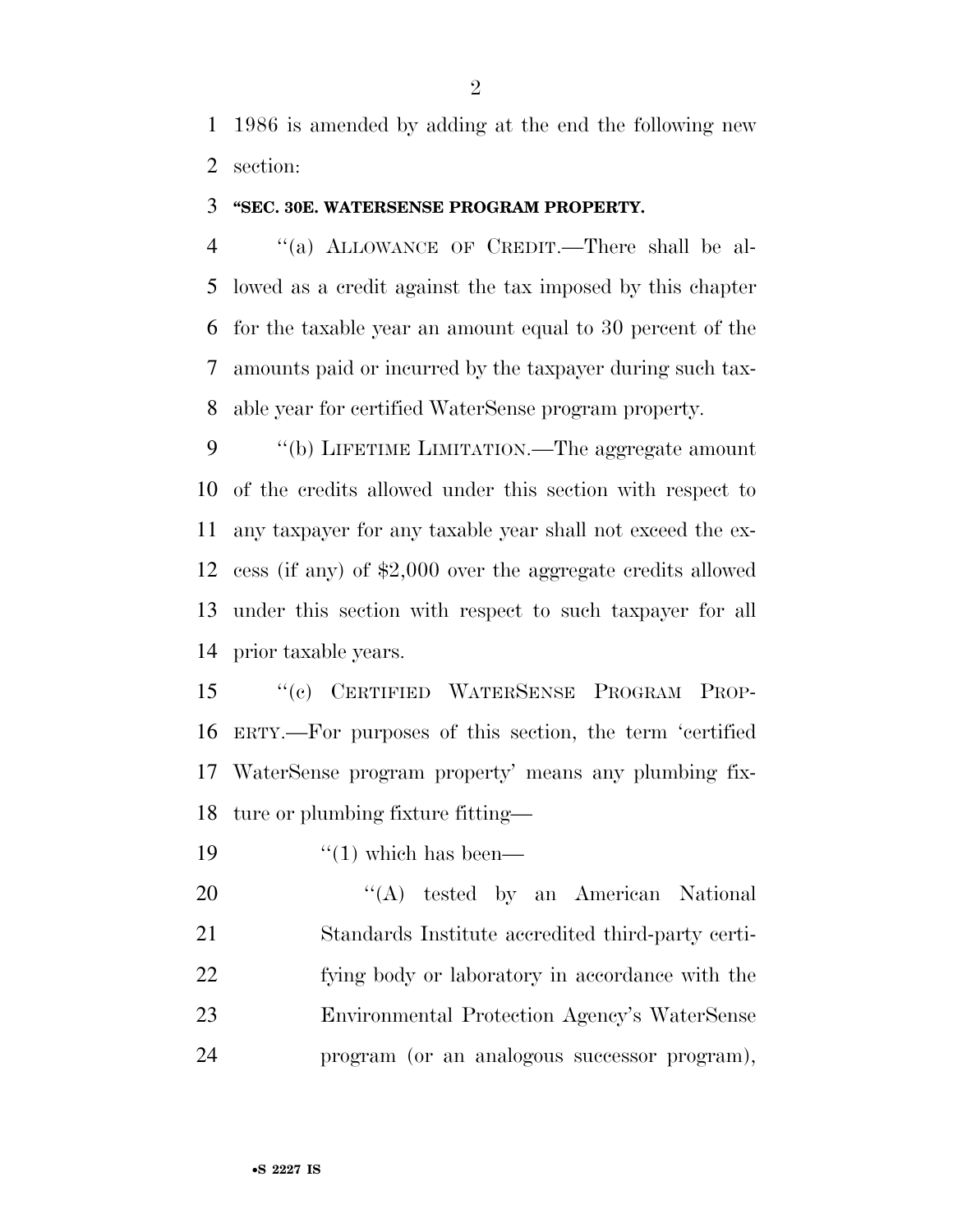| $\mathbf{1}$   | "(B) certified by such body or laboratory               |
|----------------|---------------------------------------------------------|
| $\overline{2}$ | as meeting the performance and efficiency re-           |
| 3              | quirements of such program, and                         |
| $\overline{4}$ | "(C) authorized by such program to use its              |
| 5              | label, and                                              |
| 6              | $\lq(2)$ the original use of which commences with       |
| 7              | the taxpayer.                                           |
| 8              | "(d) APPLICATION WITH OTHER CREDITS.—                   |
| 9              | "(1) BUSINESS CREDIT TREATED AS PART OF                 |
| 10             | GENERAL BUSINESS CREDIT.—So much of the credit          |
| 11             | which would be allowed under subsection (a) for any     |
| 12             | taxable year (determined without regard to this sub-    |
| 13             | section) that is attributable to property of a char-    |
| 14             | acter subject to an allowance for depreciation shall    |
| 15             | be treated as a credit listed in section 38(b) for such |
| 16             | taxable year (and not allowed under subsection $(a)$ ). |
| 17             | "(2) PERSONAL CREDIT.—For purposes of this              |
| 18             | title, the credit allowed under subsection (a) for any  |
| 19             | taxable year (determined after application of para-     |
| 20             | $graph (1)$ shall be treated as a credit allowable      |
| 21             | under subpart A for such taxable year.                  |
| 22             | "(e) SPECIAL RULES.—For purposes of this sec-           |
| 23             | $tion-$                                                 |
| 24             | "(1) AGGREGATION RULES.—All persons treat-              |
| 25             | ed as a single employer under subsection (a) or (b)     |

•**S 2227 IS**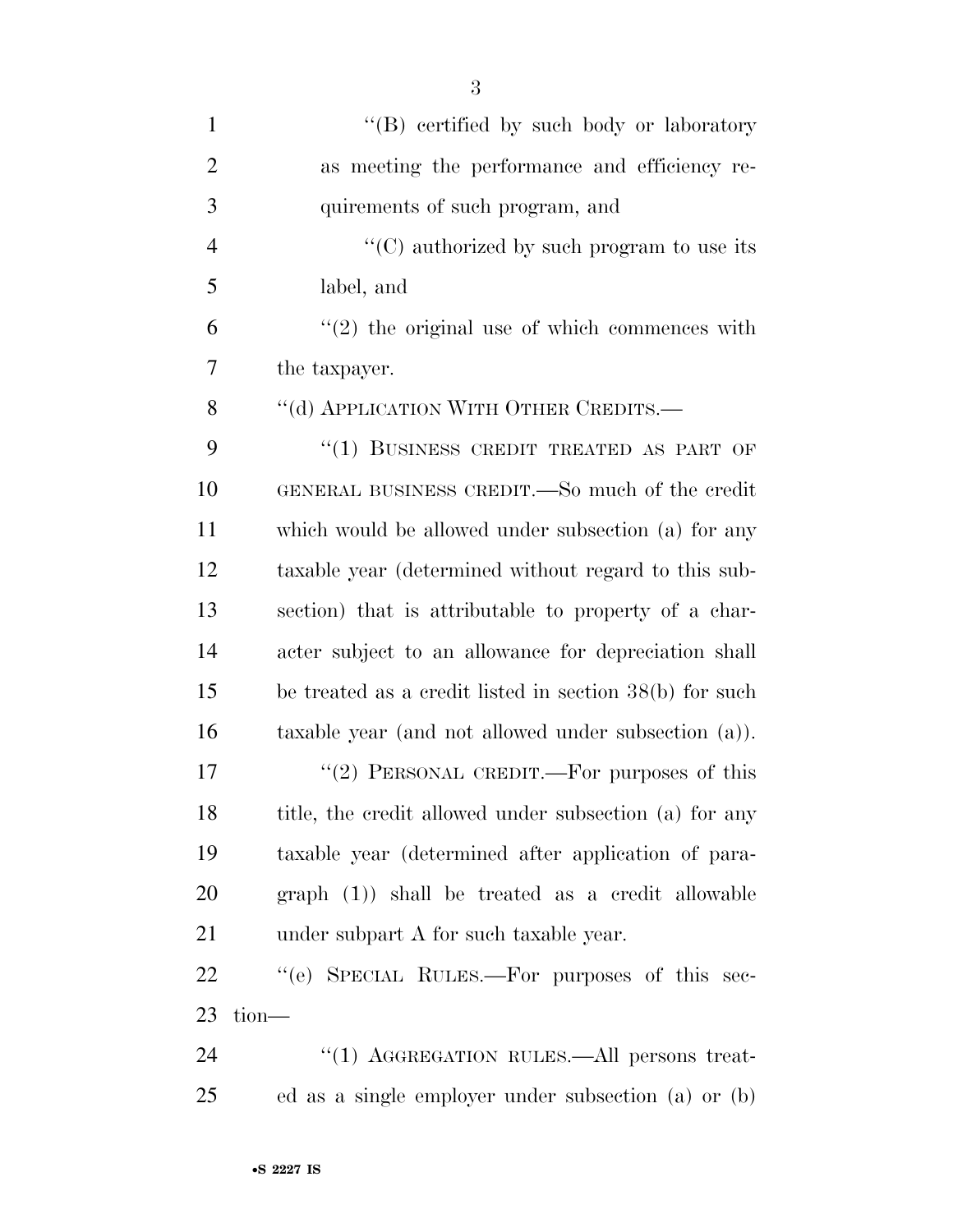| $\mathbf{1}$   | of section 52, or subsection $(m)$ or $(o)$ of section    |
|----------------|-----------------------------------------------------------|
| $\overline{2}$ | 414, shall be treated as one person.                      |
| 3              | "(2) BASIS REDUCTION.—For purposes of this                |
| $\overline{4}$ | subtitle, the basis of any property for which a credit    |
| 5              | is allowable under subsection (a) shall be reduced by     |
| 6              | the amount of such credit so allowed (determined          |
| 7              | without regard to subsection $(d)$ ).                     |
| 8              | "(3) NO DOUBLE BENEFIT.—The amount of                     |
| 9              | any deduction or other credit allowable under this        |
| 10             | chapter with respect to any property for which credit     |
| 11             | is allowable under subsection (a) shall be reduced by     |
| 12             | the amount of credit allowed under subsection (a)         |
| 13             | with respect to such property (determined without         |
| 14             | regard to subsection $(d)$ ).                             |
| 15             | "(4) PROPERTY USED OUTSIDE UNITED STATES                  |
| 16             | NOT QUALIFIED.—No credit shall be allowable under         |
| 17             | subsection (a) with respect to any property referred      |
| 18             | to in section $50(b)(1)$ .                                |
| 19             | "(f) TERMINATION.—This section shall not apply to         |
| 20             | any property placed in service after December 31, 2015.". |
| 21             | (b) CONFORMING AMENDMENTS.-                               |
| 22             | $(1)$ Section 1016(a) of such Code is amended             |
| 23             | by striking "and" at the end of paragraph (36), by        |
| 24             | striking the period at the end of paragraph (37) and      |